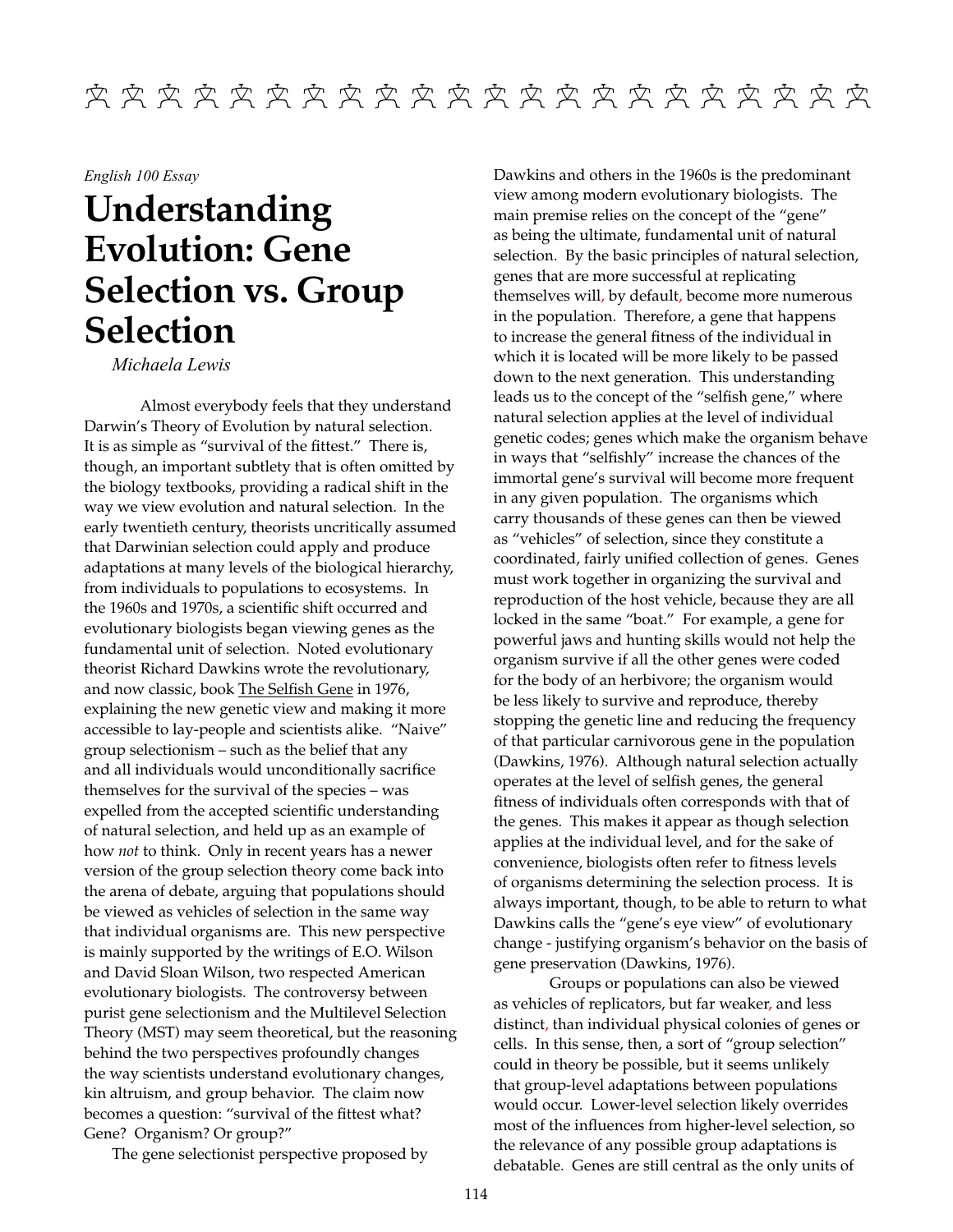replicator selection (Cronin, 1991; Dawkins, 1976).

The controversy regarding group selection has its roots in the question of demonstrated animal altruism: why do individuals sacrifice themselves or their time and energy in order to help other organisms? In the early days of group selectionism, this sort of behavior was thought to have evolved "for the good of the species" or "for the good of the group." The most common form of altruistic selfsacrifice is reproduction and the care of offspring. Altruistic behaviors are also common between close family members. This altruism results in the increased fitness, survival, and likelihood of reproduction of non-descendant relatives, also called kin selection. As Dawkins explains in his 1976 book The Selfish Gene and in a 2008 journal article entitled "The Evolution of Altruism: What Matters in Gene Selection," kin selection is still indirectly driven by selfish gene behavior. Individuals are programmed by their genes to help close kin survive and reproduce because, by doing so, they help perpetuate copies of their genes – since offspring and relatives share up to 50% of the altruistic individual's genetic material. This explanation of kin selection provides a very acceptable model of the evolution of cooperative behavior. Sociobiologist W. D. Hamilton delineated the mathematical model of kin selection, calculating the probability that two individuals, either directly descendent or with common ancestry, will share genetic material (Hamilton, 1964).

Patterns of group behavior can be predicted within the selfish replicator theory by the use of John Maynard Smith's concept of Evolutionarily Stable Strategies (ESS); Dawkins describes this important idea as "a strategy which, if most members of a population adopt it, cannot be bettered by an alternative strategy" (Dawkins, 1967). This means that the most effective survival plan for an individual, and the genes which inhabit it, depends upon what the majority of the population is doing. For example, if all the members of a group of animals are altruistic, the best reproductive strategy for one individual might be to act selfishly. Since these "selfish" individuals are more successful reproductively, the population will eventually become almost entirely "selfish," at which point, there might be a reproductive payoff to acting altruistically. As the group dynamics oscillate back and forth between these two extremes, the most effective strategy for each individual will converge on some average, evolutionarily stable, strategy. Following any environmental change, there may be a period of evolutionary instability during which frequencies of survival strategies fluctuates until it reaches a

relatively stable ESS. It is possible for humans to enter into conscious pacts which, in the long term, improve the survival and reproduction benefits of every member of the group, but in general terms of animal strategies, ESSs will evolve that give an average benefit to all members and that penalize any deviance from the norm.

The second and opposing point of view in this controversy is the new version of group selection, also known as Multilevel Selection Theory. Evolutionary theorists who support the view that selection can operate on higher biological levels include E.O. Wilson, V. C. Wynne-Edwards, David Sloan Wilson, and Elliott Sober. These renowned scientists do not renounce the gene as a basic unit of selection, but instead argue that since individuals can be regarded as populations of coordinated, cooperating genes, groups – as long as there is some degree of coordination and harmony in their parts - should also be viewed as distinct "organisms" that can act as vehicles of natural selection (Wilson & Wilson, 2007). Proponents of this perspective contend that these vehicles of selection are the important factors around which the entire view of selection must be restructured.

In the new perspective of Multilevel Selection theory, it is vital to differentiate between the environmental pressures and competitions within a group versus the competition between separate groups or populations. David Sloan Wilson accepts that within-group selection follows the basic principles of individual, selfish competition (McAndrew, 2002). In a 1997 journal article, Wilson argues that group-level adaptations do not evolve into adaptive units for all traits, but instead only for certain traits which increase the evolutionary "fitness" of each group in relation to other populations (McAndrew, 2002). He states that although the occurrence of individual altruism may appear to reduce the fitness of the organism, "it may sometimes become adaptive because groups of altruists will be more fit than groups of non-altruists under the right conditions" (McAndrew, 2002).

Some of the main evidence for group selectionism theories is based upon entomological studies. E.O. Wilson, in particular, has done a large amount of research in the field of Myrmecology, the study of ants, a branch of entomology. For ants, group selection theories appear very useful for explaining their behaviors and physiology. Ant colonies can be, and sometimes are, viewed as superorganisms, owing to the specialization of duties and extreme altruism of worker ants (Wilson and Elliott, 1994). Gene selectionists think that this may be due